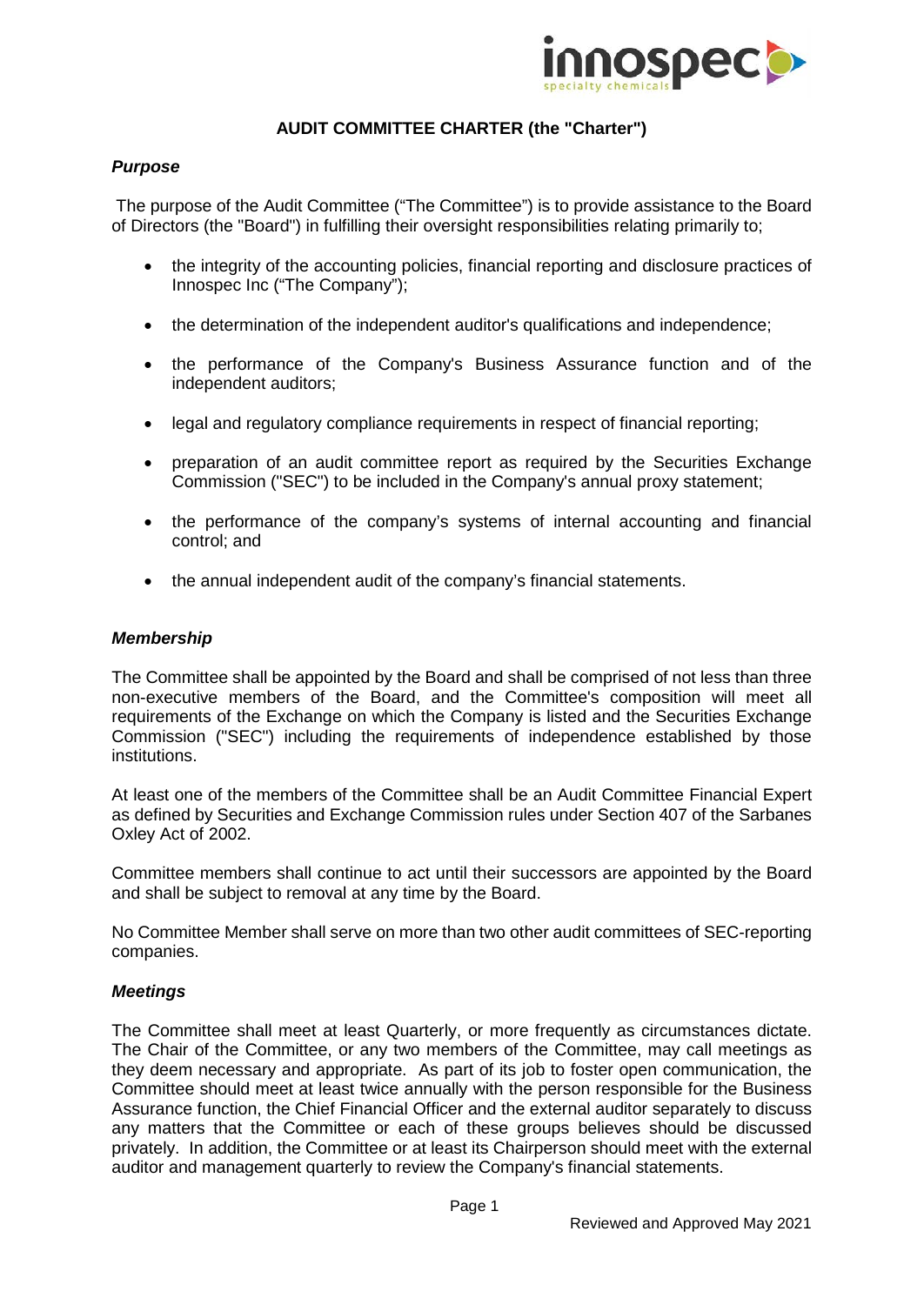

The Committee shall maintain and submit to the Board copies of minutes of each meeting of the Committee, and each written consent to action taken without a meeting, reflecting the actions so authorized or taken by the Committee since the preceding meeting of the Board. A copy of the minutes of each meeting shall be placed in the Corporation's minute book.

## *Authority*

The Committee's role is one of overseeing but it understands that management is responsible for preparing the Company's financial statements and that the external auditors are responsible for planning and conducting audits to determine whether the financial statements present fairly in all material respects the financial position of the company. Additionally, the Committee understands that financial management, including the internal Business Assurance staff, as well as the external auditors, have more time, knowledge and more detailed information on the Company than do Committee members. Consequently, in carrying out its responsibilities, the Committee is not providing any expert or special assurance as to the Company's financial statements or any professional certification as to the external auditor's work. It is not the duty of the Committee to ensure that the Company complies with laws and regulations. Furthermore, while the Committee is responsible for reviewing the Company's policies and practices with respect to financial risk assessment and management, it is the responsibility of the CEO/CFO and senior management to propose the appropriate level of the Company's exposure to risk.

In discharging its responsibilities, the Committee is empowered to investigate any matter brought to its attention with full access to all books, records, facilities and personnel of the Company and the power to retain external counsel, auditors or other experts for this purpose. The Board and the Committee are in place to represent the interests of the Company's shareholders; accordingly, the external auditor is ultimately accountable to the Committee and the Board. The Committee and ultimately the Board have the authority and responsibility to select, evaluate and where appropriate, replace the outside auditor.

## *Key Responsibilities*

The following functions shall be the common recurring activities of the Committee in carrying out its overseeing function. These functions are set forth as a guide with the understanding that the Committee may diverge from this guide as appropriate given the circumstances.

## **1. External Auditors**

- 1.1. **Appointment:** The Committee shall be directly responsible for the appointment, compensation, retention and oversight of the work of any registered public accounting firm, including the Company's independent auditors, engaged (including resolution of disagreements between management and the auditor regarding financial reporting) for the purpose of preparing or issuing an audit report or performing other audit, review or attest services for the Company, and each such registered public accountancy firm must report directly to the Committee.
- 1.2. **Independence:** The Committee shall oversee the independence of the external auditors by:
	- approving all fees to be paid to the external auditors and pre-approving all nonaudit services by the external auditors in accordance with The Public Company Accounting Oversight Board (PCAOB) Rule 3525 *Audit Committee Preapproval of Non-audit Services Related to Internal Control Over Financial Reporting* and Rule 3524 *Audit Committee Pre-Approval of Certain Tax*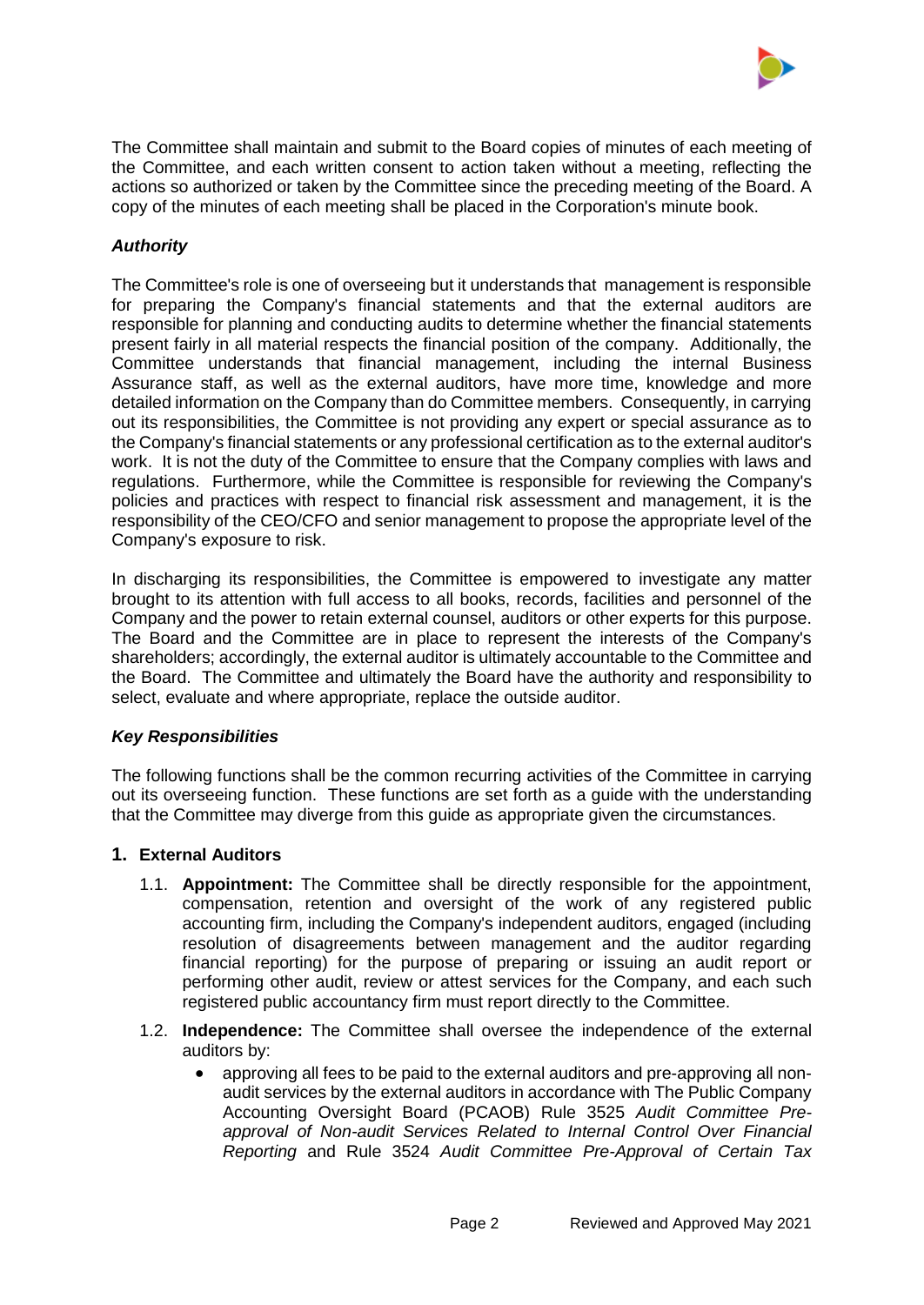

*Services,* specifying the extent to which management has budgetary control over previously agreed projects;

- requesting from the external auditors annually, a formal written statement delineating all relationships between the auditor and the Company consistent with PCAOB Rule 3520 *Auditor* Independence and Rule 3526 *Communication with Audit Committees Concerning Independence*;
- discussing with the external auditors any such disclosed relationships and their impact on the external auditor's independence; and
- recommending that the Board take appropriate action in response to the external auditor's report to satisfy itself of the auditor's independence.
- 1.3. **Quality Control:** The Committee shall at least annually, obtain and review a report by the independent auditor describing: the firm's internal quality-control procedures; any material issues raised by the most recent internal quality-control review, or peer review, of the firm, or by any inquiry or investigation by governmental or professional authorities, within the preceding five years, respecting one or more independent audits carried out by the firm, and any steps taken to deal with any such issues; and (to assess the auditor's independence) all relationships between the independent auditor and the Company.
- 1.4. **Scope Restrictions:** The Committee shall review with the independent auditor any audit problems or difficulties (including any restrictions on the scope of the auditor's activities or on access to information, and any significant disagreement with management) and management's response.
- 1.5. **Securities Exchange Act:** Obtain from the independent auditor assurance that they are not aware of any illegal act or other facts implicating Section 10A(b) of the Securities Exchange Act of 1934, as amended.
- 1.6. **Former Employees:** The Committee review and approve any hiring policies for employees or former employees of the Company's auditor.

## **2. Financial Reporting**

- 2.1. **Reporting Processes:** The Committee shall, in conjunction with the external auditor and Business Assurance, review the integrity of the Company's financial reporting processes, both internal and external.
- 2.2. **Financial Results:** As a whole, or through the Committee Chair, the Committee shall review with management and the external auditors the Company's interim and annual financial results to be included in the Company's quarterly and annual reports to be filed with Securities and Exchange Commission and the matters required to be discussed by PCAOB Auditing Standard No. 16 *Communications With Audit Committees* (as amended from time to time). This review will occur prior to the Company's filing of the Form 10-Q and 10-K.
- 2.3. **Policies and procedures:** In carrying out its duties and responsibilities, the Committee may develop policies and procedures, reacting as appropriate to changing conditions, which are intended to help assure the directors and shareholders that the accounting and reporting practices of the Company are in accordance with all requirements and are of the highest quality.
- 2.4. **Accounting Principles:** The Committee shall review:
	- Major issues regarding accounting principles and financial statement presentations, including any significant changes in the Company's selection or application of accounting principles, and major issues as to the adequacy of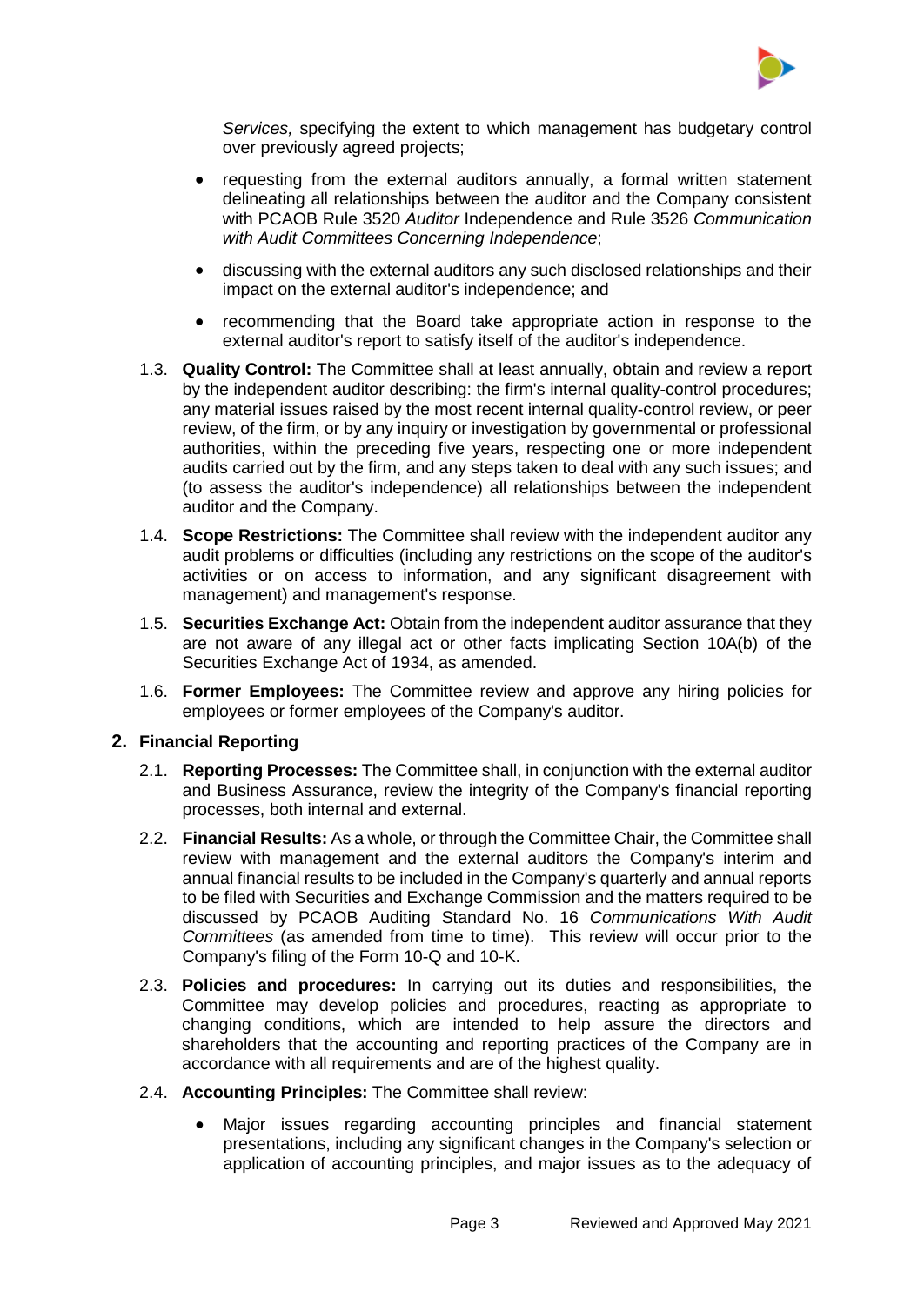

the Company's internal controls and any special audit steps adopted in light of material control deficiencies;

- Analyses prepared by management and/or the independent auditor setting forth significant financial reporting issues and judgments made in connection with the preparation of the financial statements, including analyses of the effects of alternative GAAP methods on the financial statements;
- The effect of regulatory and accounting initiatives, as well as off-balance sheet structures, on the financial statements of the Company; and
- The type and presentation of information to be included in earnings press releases (in particular, with regard to any use of "pro forma," or "adjusted" non-GAAP, information), as well as review any financial information and earnings guidance provided to analysts and rating agencies.
- 2.5. **Earnings Press Releases:** The Committee shall develop with management general guidelines for earnings press releases, as well as financial information and earnings guidance provided to analysts and rating agencies, and monitor, review and discuss with management and the independent auditors compliance with such guidelines.
- 2.6. **Complexities:** The Committee shall establish regular systems of reporting to the Committee by each of management, the external auditor and Business Assurance regarding:
	- Any significant judgments made in management's preparation of the financial statements, particularly with reference to accruals, reserves or other estimates that have a significant impact on the financial statements;
	- Any significant difficulties encountered during the course of the review or audit, including any restrictions on the scope of the work or access to required information; and
	- Any unusual or complex items and their accounting treatment.
- 2.7. **Critical Accounting policies:** The Committee shall obtain periodic reports from the Company's auditor relating to critical accounting policies and practices to be used; alternative treatments of financial information within generally accepted accounting principles that have been discussed with management; the ramifications of such alternative treatments; a summary of the treatment preferred by the Company's auditor; and other material written communications between the Company's auditor and management, such as any management letter or schedule of audit differences.
- 2.8. **Disagreement:** The Committee shall review any disagreement among management and the external auditor or Business Assurance in connection with the preparation of the financial statements.

#### **3. Internal Accounting Control**

- 3.1. **Risk Management:** The Committee shall challenge management and Business Assurance regarding the adequacy of steps taken by management to monitor and control the Company's major financial risk exposures.
- 3.2. **Internal Audit:** The Committee shall review and approve the audit plans prepared by Business Assurance to address the perceived risk exposures.
- 3.3. **Internal Controls:** The Committee shall discuss with management, the external auditors and Business Assurance the quality and adequacy of the Company's internal controls, including controls for ensuring financial and operational effectiveness and efficiency, and compliance with laws and regulations and guidance on appropriate risk management procedures. This will include a review of